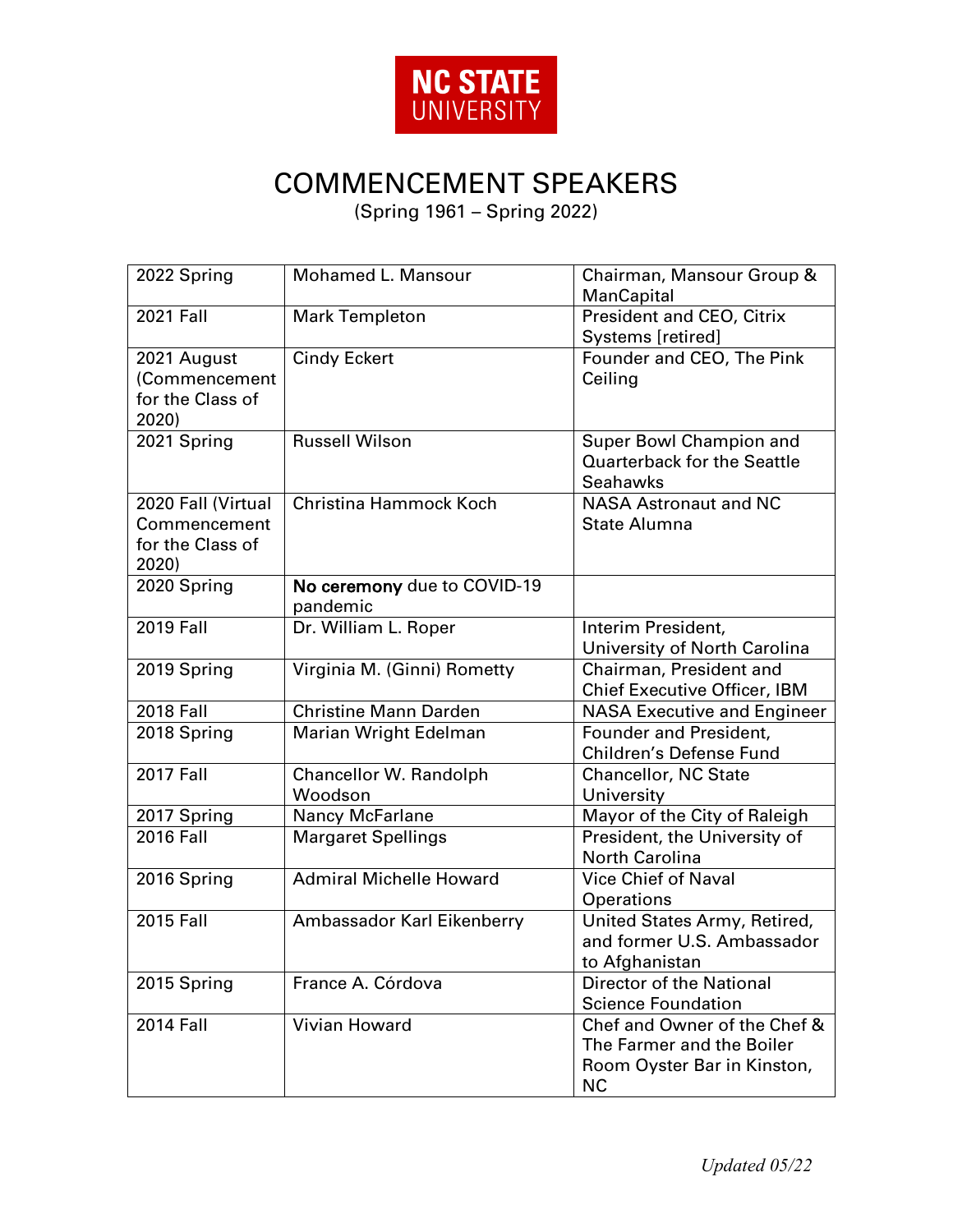

| 2014 Spring      | David Ferriero                                        | <b>Archivist of the United States</b><br>and Head of the National<br><b>Archives and Records</b><br>Administration                                                           |
|------------------|-------------------------------------------------------|------------------------------------------------------------------------------------------------------------------------------------------------------------------------------|
| <b>2013 Fall</b> | Chancellor W. Randolph<br>Woodson                     | Chancellor, NC State<br>University                                                                                                                                           |
| 2013 Spring      | <b>Philip Freelon</b>                                 | Founder and President of the<br>Freelon Group and NC State<br>alumnus                                                                                                        |
| <b>2012 Fall</b> | Dickson B. (Doc) Hendley                              | <b>Founder and President of</b><br>Wine to Water                                                                                                                             |
| 2012 Spring      | <b>Philip Rivers</b>                                  | Record-setting passer for NC<br>State and currently starting<br>quarterback for the San Diego<br>Chargers                                                                    |
| <b>2011 Fall</b> | Dr. Rajendra Pachauri                                 | Nobel-Prize winner and NC<br>State alumnus. World leader<br>in the study of climate<br>change.                                                                               |
| 2011 Spring      | James E. Rogers                                       | <b>President and CEO of Duke</b><br>Energy                                                                                                                                   |
| <b>2010 Fall</b> | General Raymond T. Odierno                            | <b>Commander of United States</b><br>Joint Forces Command                                                                                                                    |
| 2010 Spring      | <b>Charles Rose</b>                                   | <b>Executive Editor and Anchor</b><br>of the "Charlie Rose" Show                                                                                                             |
| <b>2009 Fall</b> | No speaker due to Dr. Rajendra<br>Pachauri being sick | Nobel-Prize winner and NC<br>State alumnus. World leader<br>in the study of climate<br>change.                                                                               |
| 2009 Spring      | John Seely Brown                                      | Independent Co-Chairman of<br>the Deloitte Center for Edge<br>Innovation                                                                                                     |
| <b>2008 Fall</b> | William (Bill) Cowher                                 | Super Bowl-winning coach<br>and NC State alumnus.<br>Analyst with CBS Sports for<br>"The NFL Today" show.                                                                    |
| 2008 Spring      | <b>Erskine Bowles</b>                                 | President of UNC System                                                                                                                                                      |
| <b>2007 Fall</b> | Mr. Billy Ray Hall                                    | Founding president of the<br><b>North Carolina Economic</b><br><b>Development Center</b>                                                                                     |
| 2007 Spring      | Dr. Kenneth Olden                                     | <b>Chief of the Metastasis</b><br>Section in the Laboratory of<br>Molecular Carcinogenesis at<br>the National Institute of<br><b>Environmental Health</b><br><b>Sciences</b> |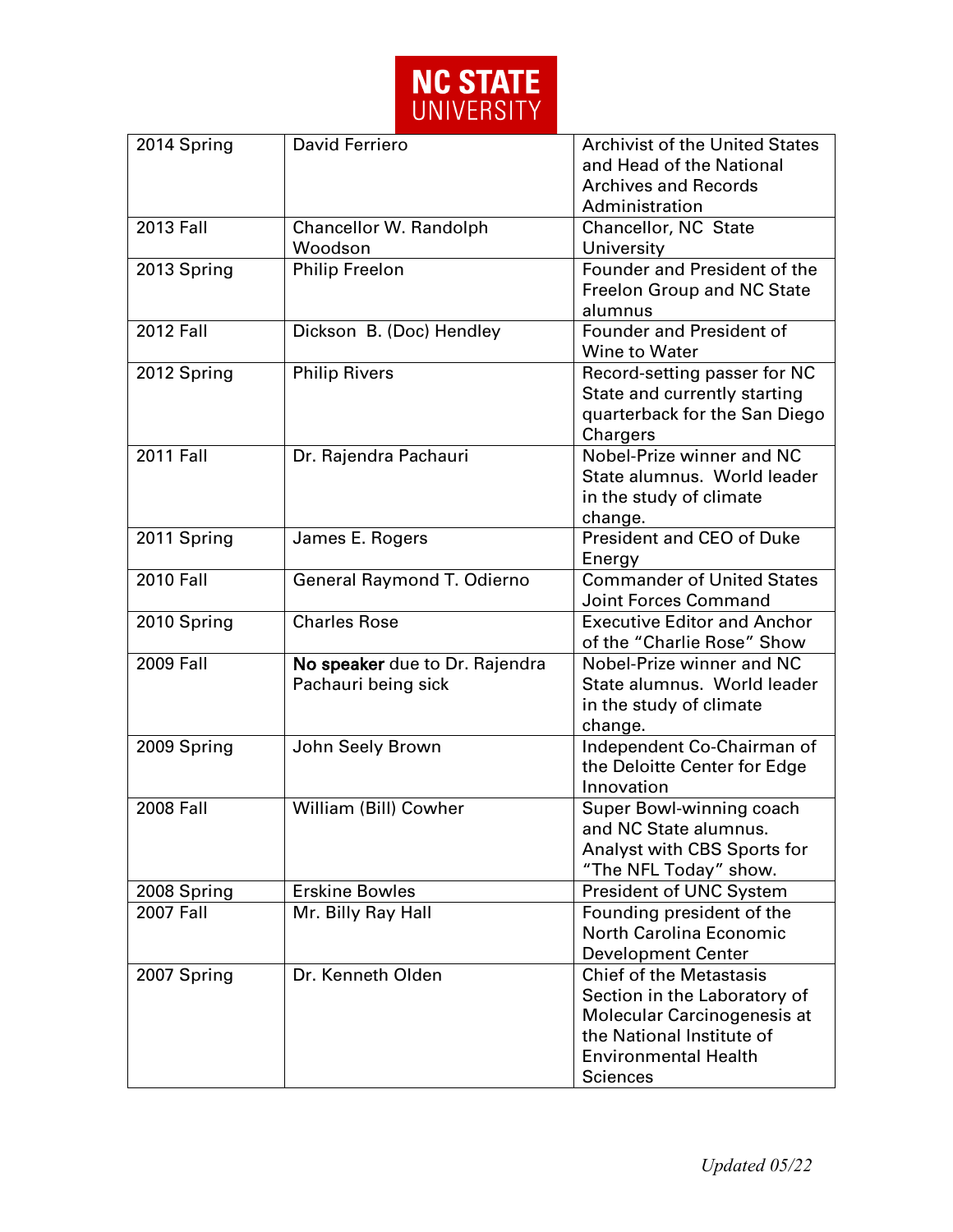

| 2006 Fall              | The Honorable Bonnie McElveen-      | CEO and owner of Pace                    |
|------------------------|-------------------------------------|------------------------------------------|
|                        | Hunter                              | Communications and current               |
|                        |                                     | chairman of the American                 |
|                        |                                     | <b>Red Cross</b>                         |
| 2006 Spring            | Dr. Ralph Cicerone                  | President, National Academy              |
|                        |                                     | of Sciences                              |
| 2005 Fall              | Mr. William R. McNeill              | <b>Superintendent of Wake</b>            |
|                        |                                     | <b>County Public Schools</b>             |
| 2005 Spring            | Dr. Johnnetta Cole                  | President, Bennett College               |
| $2004$ Fall            | R. Scott Wallinger                  | <b>Senior Vice President</b>             |
|                        |                                     | MeadWestvaco Corporation,                |
|                        |                                     | Retired                                  |
| 2004 Spring            | Lieutenant General Dan K.           | Commanding Officer of U.S.               |
|                        | <b>McNeill</b>                      | Military Forces in Afghanistan           |
| 2003 Fall              | Shirley Ann Jackson                 | President, Rensselaer                    |
|                        |                                     | Polytechnic Institute                    |
| 2003 Spring            | <b>Phil Donahue</b>                 | <b>Emmy and Peabody Award</b>            |
|                        |                                     | <b>Winning Television Host</b>           |
| <b>2002 Fall</b>       | James H. Goodnight                  | CEO, Chairman, Co-Founder,               |
|                        |                                     | and President of SAS Institute           |
| 2002 Spring            | William James Raspberry             | <b>Washington Post Columnist</b>         |
| <b>2001 Fall</b>       | The Honorable James B. Hunt,<br>Jr. | Former Governor of NC                    |
| 2001 Spring            | Dr. Harm de Blij                    | Author, professor, and                   |
|                        |                                     | television personality                   |
| <b>2000 Fall</b>       | <b>Father Theodore Hesburgh</b>     | <b>President Emeritus of the</b>         |
|                        |                                     | University of Notre Dame                 |
| 2000 Spring            | <b>Senator John Edwards</b>         | <b>NC Senator</b>                        |
| $\overline{1999}$ Fall | <b>Gerald J. Butters</b>            | President, Lucent                        |
|                        |                                     | <b>Technologies' Optical</b>             |
|                        |                                     | <b>Networking Group</b>                  |
| 1999 Spring            | Senator John Edwards                | <b>NC Senator</b>                        |
| <b>1998 Fall</b>       | Benjamin S. Ruffin                  | Chairman, Board of                       |
|                        |                                     | Governors                                |
| 1998 Spring            | <b>General Henry Hugh Shelton</b>   | Chairman of the Joint Chiefs<br>of Staff |
| <b>1997 Fall</b>       | Dr. Marcus L. Martin                | Professor and Chairman of                |
|                        |                                     | <b>Emergency Medicine at the</b>         |
|                        |                                     | University of Virginia                   |
| 1997 Spring            | The Honorable J. D. Hayworth        | United States Congressman                |
|                        |                                     | from Arizona                             |
| <b>1996 Fall</b>       | Dr. Jerry Punch                     | <b>ESPN Sports Reporter</b>              |
| 1996 Spring            | <b>Fred McFeely Rogers</b>          | Host, Mister Rogers'                     |
|                        |                                     | Neighborhood on PBS                      |
| 1995 Fall              | The Honorable Burley B. Mitchell,   | Chief Justice, The Supreme               |
|                        | Jr.                                 | Court of NC                              |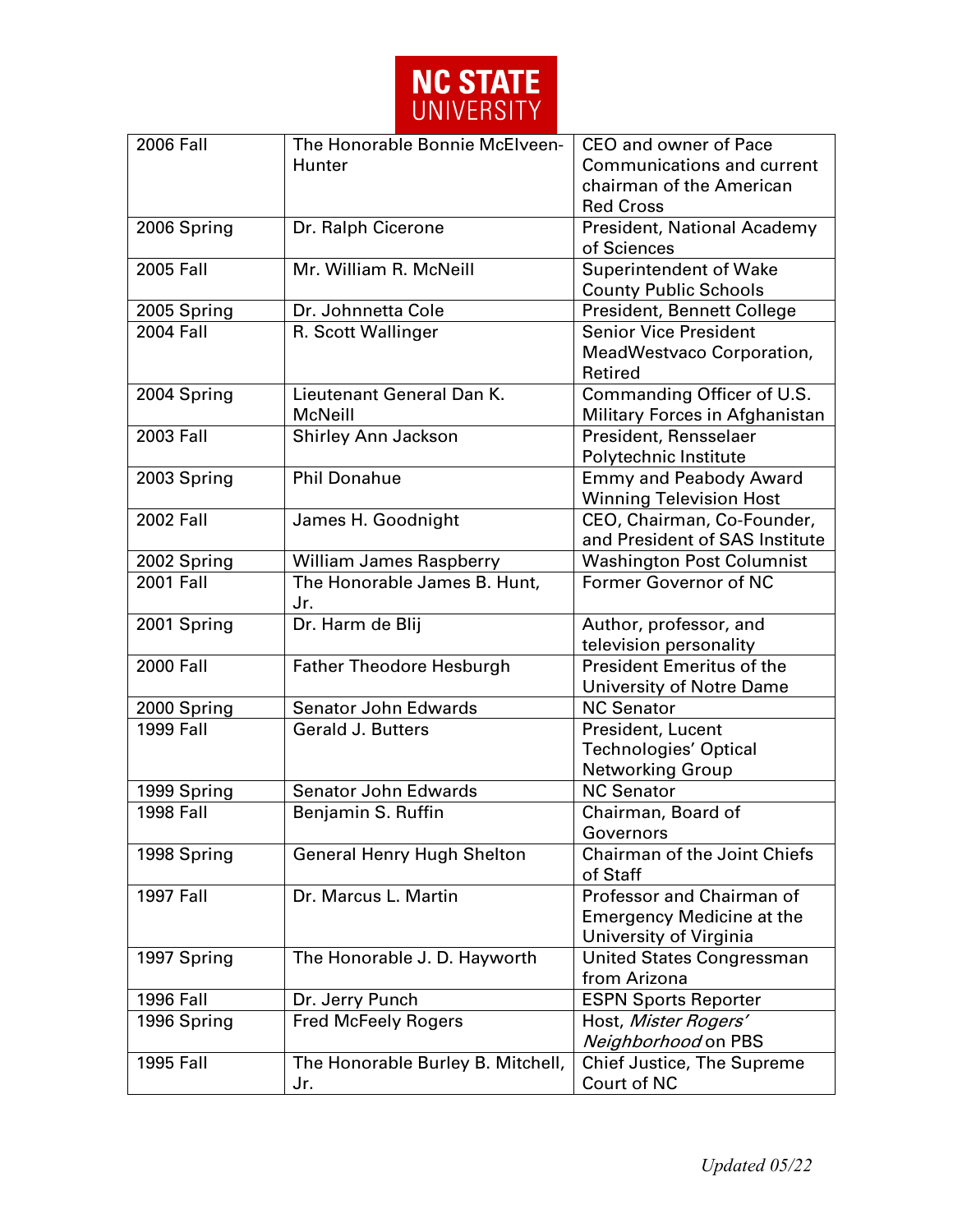

| 1995 Spring      | Dr. E. Gordon Gee                  | President, The Ohio State<br>University                          |
|------------------|------------------------------------|------------------------------------------------------------------|
| <b>1994 Fall</b> | Dr. Albert Carnesale               | <b>Acting President and Provost</b><br><b>Harvard University</b> |
|                  | <b>Elizabeth Dole</b>              |                                                                  |
| 1994 Spring      |                                    | President, American Red<br>Cross                                 |
| 1993 Fall        | Dr. Ernest L. Boyer                | President of the Carnegie                                        |
|                  |                                    | Foundation for the                                               |
|                  |                                    | <b>Advancement of Learning</b>                                   |
| 1993 Spring      | Governor James B. Hunt             | Governor of NC                                                   |
| <b>1992 Fall</b> | Dr. John Hope Franklin             | James B. Duke                                                    |
|                  |                                    | <b>Professor of History Emeritus</b>                             |
|                  |                                    | <b>Duke University</b>                                           |
| 1992 Spring      | John T. Caldwell                   | <b>Chancellor Emeritus, NCSU</b>                                 |
| <b>1991 Fall</b> | General Maxwell R. Thurman         | U. S. Army, Retired                                              |
| 1991 Spring      | Dr. William Friday                 | <b>President Emeritus</b>                                        |
|                  |                                    | The University of NC                                             |
| <b>1990 Fall</b> | Dr. Larry K. Monteith              | Chancellor, NCSU                                                 |
| 1990 Spring      | Ms. Maya Angelou                   | Reynolds Professor of                                            |
|                  |                                    | <b>American Studies</b>                                          |
| 1989 Spring      | The Honorable James G. Martin      | Governor of NC                                                   |
| 1988 Spring      | Mr. Edwin Newman                   | <b>Broadcast Journalist</b>                                      |
| 1987 Spring      | <b>Chancellor Bruce R. Poulton</b> | Chancellor, NCSU                                                 |
| 1986 Spring      | Dr. William Friday                 | <b>President Emeritus</b>                                        |
|                  |                                    | The University of NC                                             |
| 1985 Spring      | Dr. Leo Kenneth Bustad             | <b>Professor and Dean Emeritus</b>                               |
|                  |                                    | <b>College of Vet Medicine</b>                                   |
|                  |                                    | <b>Washington State University</b>                               |
| 1984 Spring      | Dr. Abraham Holtzman               | <b>Professor of Political Science</b>                            |
|                  |                                    | and Public Administration,                                       |
|                  |                                    | <b>NCSU</b>                                                      |
| 1983 Spring      | <b>Bill Monroe</b>                 | Moderator and Producer of                                        |
|                  |                                    | <b>Meet the Press</b>                                            |
| 1982 Spring      | Claude Ramsey                      | <b>Chairman and President</b>                                    |
|                  |                                    | Akzona Incorporated                                              |
| 1981 Spring      | Dr. Frank Rhodes                   | <b>President, Cornell University</b>                             |
| 1980 Spring      | Dr. William E. Davis               | President, University of New                                     |
|                  |                                    | Mexico                                                           |
| 1979 Spring      | Dr. E. T. York, Jr.                | <b>Chancellor, State University</b>                              |
|                  |                                    | System of Florida                                                |
| 1978 Spring      | Roy H Park                         | President, Park Broadcasting                                     |
|                  |                                    | Inc. and Park Newspapers,                                        |
|                  |                                    | Inc.                                                             |
| 1977 Spring      | The Honorable James B. Hunt,       | Governor of North Carolina                                       |
|                  | Jr.                                |                                                                  |
| 1976 Spring      | The Honorable Sam J. Ervin, Jr.    |                                                                  |
| 1975 Spring      | Chancellor John Tyler Caldwell     |                                                                  |